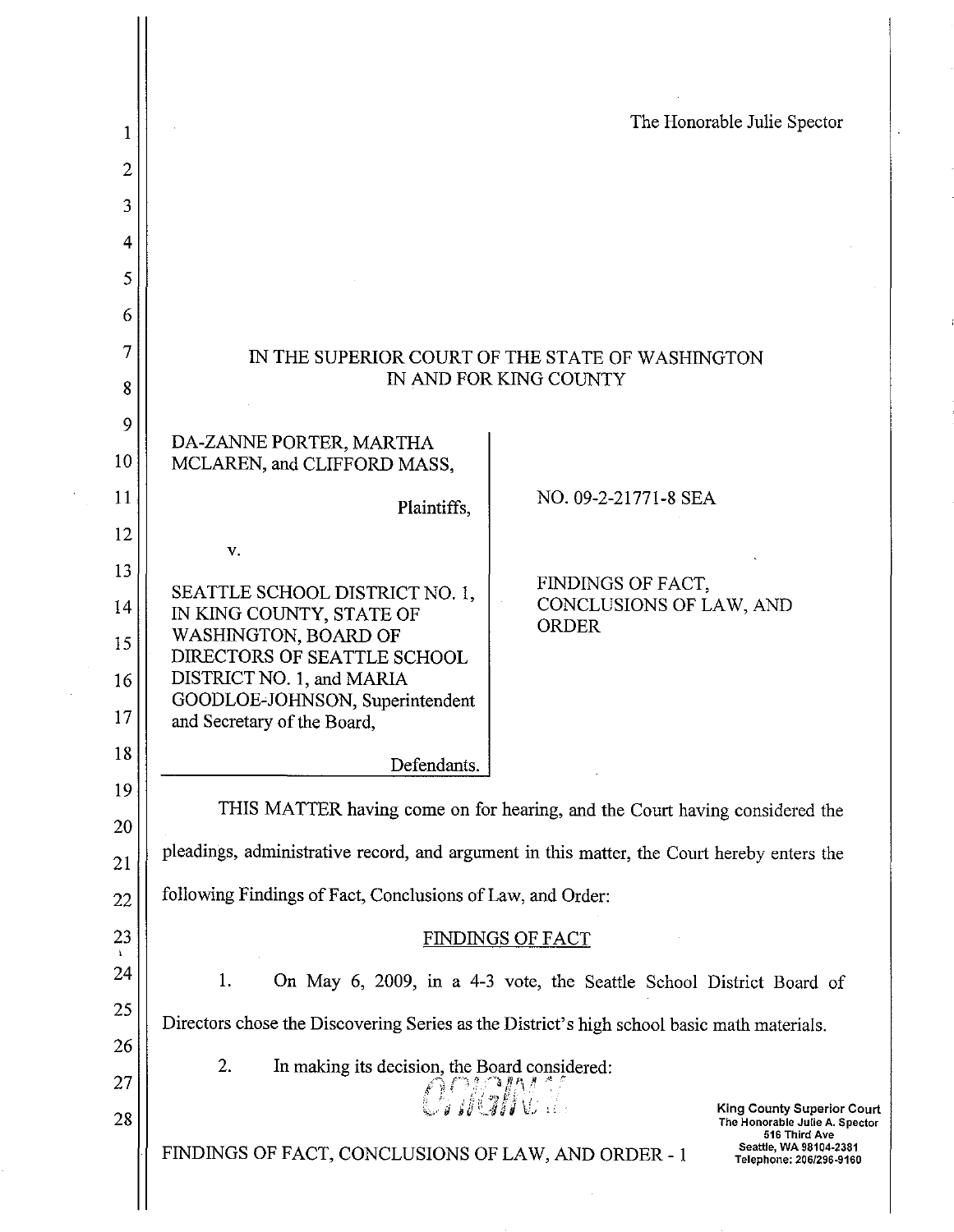| $\mathbf 1$         | A recommendation from the District's Selection Committee;<br>a.                                                                                                                                  |  |  |
|---------------------|--------------------------------------------------------------------------------------------------------------------------------------------------------------------------------------------------|--|--|
| $\overline{2}$      | b.<br>A January, 2009 report from the Washington State Office of Public                                                                                                                          |  |  |
| 3                   | Instruction ranking High School math textbooks, listing a series by the Holt                                                                                                                     |  |  |
| 4                   | Company as number one, and the Discovering Series as number two;                                                                                                                                 |  |  |
| 5                   | A March 11, 2009, report from the Washington State Board of<br>$\mathbf{c}$ .                                                                                                                    |  |  |
| 6                   | Education finding that the Discovering Series was "mathematically unsound";                                                                                                                      |  |  |
| $\overline{7}$<br>8 | d.<br>An April 8, 2009 School Board Action Report authored by the                                                                                                                                |  |  |
| 9                   | Superintendent;                                                                                                                                                                                  |  |  |
| 10                  | The May 6, 2009 recommendation of the OSPI recommending only<br>e.                                                                                                                               |  |  |
| 11                  | the Holt Series, and not recommending the Discovering Series;                                                                                                                                    |  |  |
| 12                  | f.<br>WASL scores showing an achievement gap between racial groups;                                                                                                                              |  |  |
| 13                  | WASL scores from an experiment with a different inquiry-based<br>g.                                                                                                                              |  |  |
| 14                  | math text at Cleveland and Garfield High Schools, showing that WASL scores                                                                                                                       |  |  |
| 15<br>16            | overall declined using the inquiry-based math texts, and dropped significantly for                                                                                                               |  |  |
| 17                  |                                                                                                                                                                                                  |  |  |
| 18                  | English Language Learners, including a 0% pass rate at one high school;                                                                                                                          |  |  |
| 19                  | The National Math Achievement Panel (NMAP) Report;<br>h.                                                                                                                                         |  |  |
| 20                  | i.<br>Citizen comments and expert reports criticizing the effectiveness of                                                                                                                       |  |  |
| 21                  | inquiry-based math and the Discovering Series;                                                                                                                                                   |  |  |
| 22                  | Parent reports of difficulty teaching their children using the<br>j.                                                                                                                             |  |  |
| 23                  | Discovering Series and inquiry-based math;                                                                                                                                                       |  |  |
| 24                  | k.<br>Other evidence in the Administrative Record;                                                                                                                                               |  |  |
| 25<br>26            | l.<br>One Board member also considered the ability of her own child to                                                                                                                           |  |  |
| 27                  | learn math using the Discovering Series.                                                                                                                                                         |  |  |
| 28                  | <b>King County Superior Court</b><br>The Honorable Julie A. Spector<br>516 Third Ave<br>Seattle, WA 98104-2381<br>FINDINGS OF FACT, CONCLUSIONS OF LAW, AND ORDER - 2<br>Telephone: 206/296-9160 |  |  |

 $\bar{\gamma}$